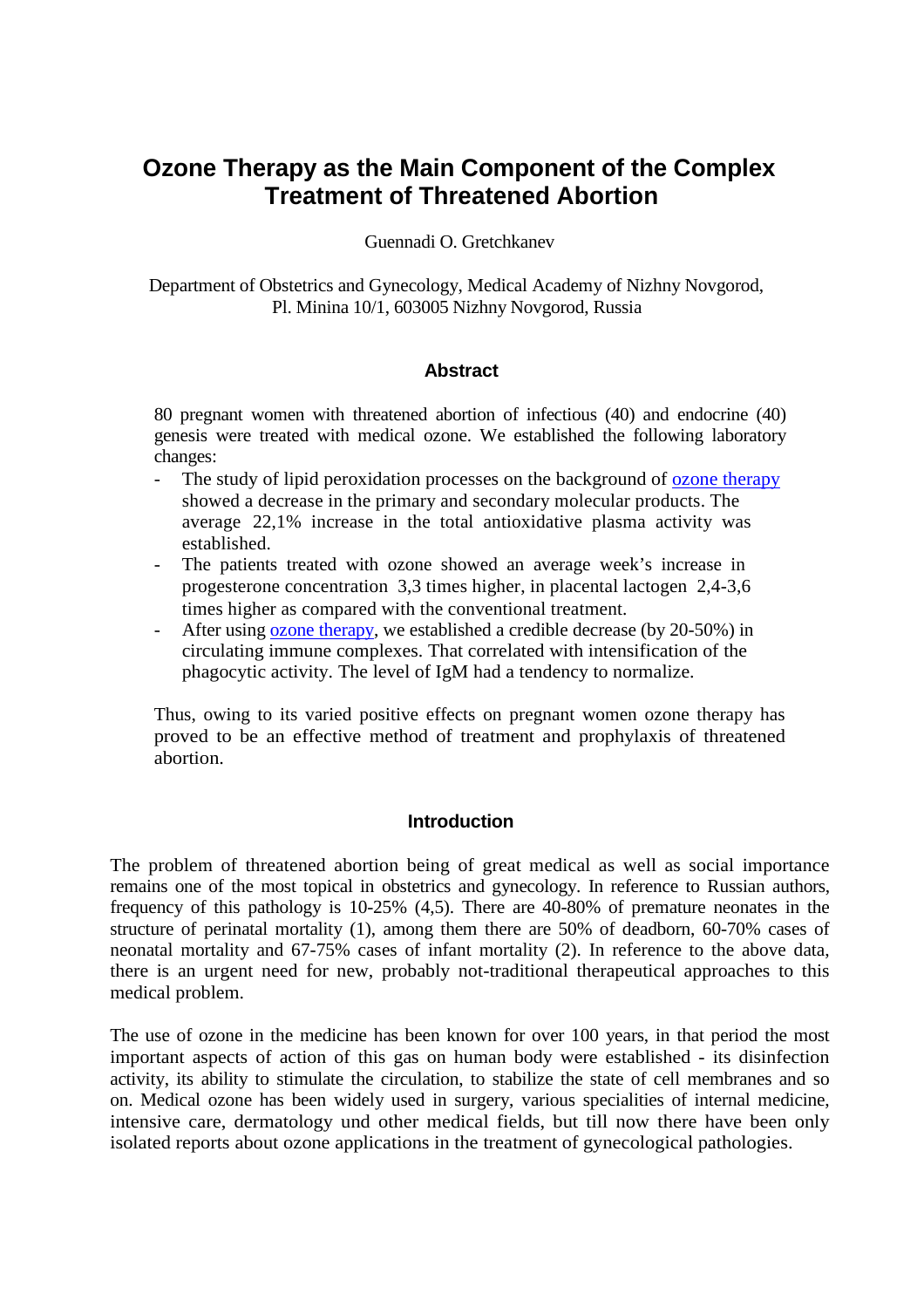The aim of the present investigation was to establish and to demonstrate a great therapeutical potential of ozone for such a complex pathology as threatened abortion.

# **Materials and Methods**

130 patients with threatened abortion were observed, 90 of them received medical ozone as a part of complex treatment, and 40 got only conventional treatment. Depending on the pregnancy term when threat of abortion arose, all patients were divided into 2 groups: I group - patients with threatened abortion in I trimester (70 women); II group - patients with threatened abortion in II trimester (60 women).

The function of placental complex and reproductive system of women inside the test and control groupes was evaluated according to estriol, estradiol, progesterone, placental lactogen, prolactin levels of peripheral blood. For that purpose we used a radioimmunological method with assistance of the following sets: СТЕРОН-ЕЗ-125, РИО-ПЛ-125 and enzyme immunoassay (device of system AMERLIT).

The immunological investigation included determination of an absolute quantity of leukocytes and lymphocytes in blood, a relative quantity of T- and B-lymphocytes with subpopulations of Thelpers and T-suppressors, concentrations of serum immunoglobulins (IgA, IgM, IgG), the phagocytic activity of neutrophiles, the level of circulating immune complexes (CIC). The Tlymphocytes were determined by means of rosette-formating reaction with sheep erythrocytes, the subpopulations of T-helpers and T-suppressors were investigated by means of rosette test and test for theophylline sensitivity. The B-lymphocytes were determined by means of rosette-formating reaction with sheep erythrocytes, the phagocytic activity of neutrophiles was evaluated with assistance of standard latex particles. The quantity of immunoglobulins of A, M, G groups in blood serum was determined by means of radial immunodiffusion, CIC - after V. Gashkova.

The thorough analysis of patients' clinical data made it obvious that most of them had a combination of several factors of threatened abortion (infectious-inflammatory, dyshormonal, immunological and so on) that made it difficult to divide the patients into the groups according to disease etiology. That was why the groups of patients were formed in accordance with the pregnancy term when threat of abortion arose. Depending on the method of treatment each group was further divided into the test (with ozone therapy) and the control (with conventional treatment) subgroups. The test subgroup inside I group consisted of 50 patients, the control - of 20, inside II group - 40 and 20 patients, respectively. The subgroups to be compared were quite equal in patients' age, etiology of threatened abortion and other parameters.

Ozone therapy was carried out in the form of intravenous drop-by-drop infusions of ozonated physiological saline solution which was produced by conveying an ozone-oxygen gas mixture with ozone concentration 400 mcg/L through a bottle with 400 ml of sterile physiological 0,9% sodium chlorid solution for 10-15 minutes at flow rate 1 L/min. The ozonated solution was administered in the form of drip into the elbow vein at flow rate 8-10 ml/min that lasted 40-50 minutes (duration of one procedure).

Along with ozone therapy the patients of test subgroups received spasmolytic or tocolytic preparations (depending on the pregnancy term), glucocorticoids for hyperandrogenemia, in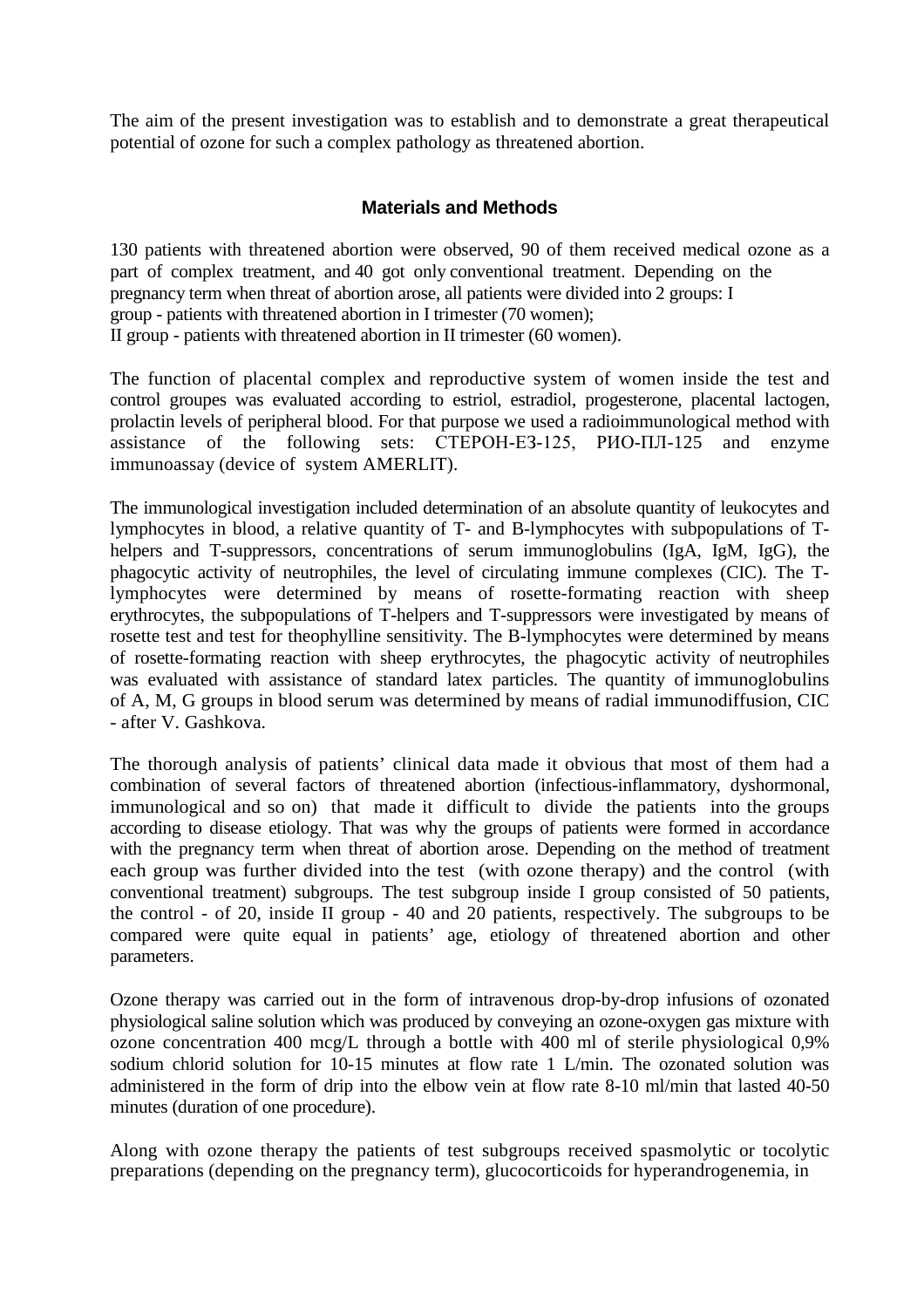isolated cases - treatment with antibiotics for infectious-inflammatory diseases, in case of isthmic-cervical insufficiency there was a need for its surgical correction.

The patients of control subgroups, which were treated without ozone therapy, received spasmolytic preparations, glucocorticoids and antibiotics (according to the indication) as well as metabolic therapy including the use of synergists - Krebs' cycle substrates and cofactors: thiaminpyrophosphate, riboflavin, mononucleotide, calciumpantothenat, lipoic acid, αtocopherol acetate; metabolic preparations: cyanocobalamine, pyridoxal phosphate, phytin, folic acid, potassium orotate, and infusion-transfusion therapy.

## **Results and Measurements**

In laboratory conditions we conducted a preliminary experiment in order to select the doses of ozone depending on its action on blood samples taken from the patients with threatened abortion. As a criterium for safety and efficiency of the given doses of ozone it was considered a decrease in the molecular products of lipid peroxidation (LP) as well as intensification of the total antioxidative activity (AOA) of blood serum. The choice was based on the objectivity and informativity of the above indices as well as their importance for prognosis of obstetric pathologies including threatened abortion (3).

As a result of the conducted experiment in vitro it was established that the manner of action of ozone on LP and AOA levels of blood depended on its dosage. Ozone concentration 400 mcg/L of an ozone-oxygen mixture delivered from ozone generator was considered the optimal one for saturation of physiological saline solution and its further administration into the blood for the given concentration caused a considerable increase in AOA and a tendency towards a decrease in the molecular products of LP. Higher ozone concentrations (800 mcg/L and 1200 mcg/L) led to reverse processes. Based on the above results, we have accepted the saturation ozone concentration 400 mcg/L as the optimal one for using in clinical conditions owing to its positive effect on LP and AOA levels of blood plasma in patients with threatened abortion.

Our investigation conducted in clinical conditions convincingly demonstrated that as from the 2nd- $3<sup>d</sup>$  day of ozone treatment the patients with threatened abortion showed a credible decrease in the molecular products of LP and a simultaneous increase in AOA. The optimal correlation between the above indices was achieved on the  $5<sup>th</sup>$  day of treatment that defined the number of procedures (five).

The investigation into the immediate effect of ozone therapy on clinical aspects of threatened abortion convincingly demonstrated an improvement in patients' state. There was evidence of much faster easing of pain as compared with the control that allowed to reduce the use of spasmalytic remedies, to decrease general nevrous excitability in an absolute majority (90%) of patients, to improve their sleep and appetite. The appearances of early toxicosis decreased or disappeared in 90% of patients. Owing to the use of medical ozone we did not observe any side effects or adverse reactions or complications.

We established quite favourable influence of ozone therapy on the efficiency of treatment of threatened abortion. So, owing to complex therapeutic procedures with ozone the pregnancy was preserved and prolonged to the physiological terms of labour in 86% of patients inside I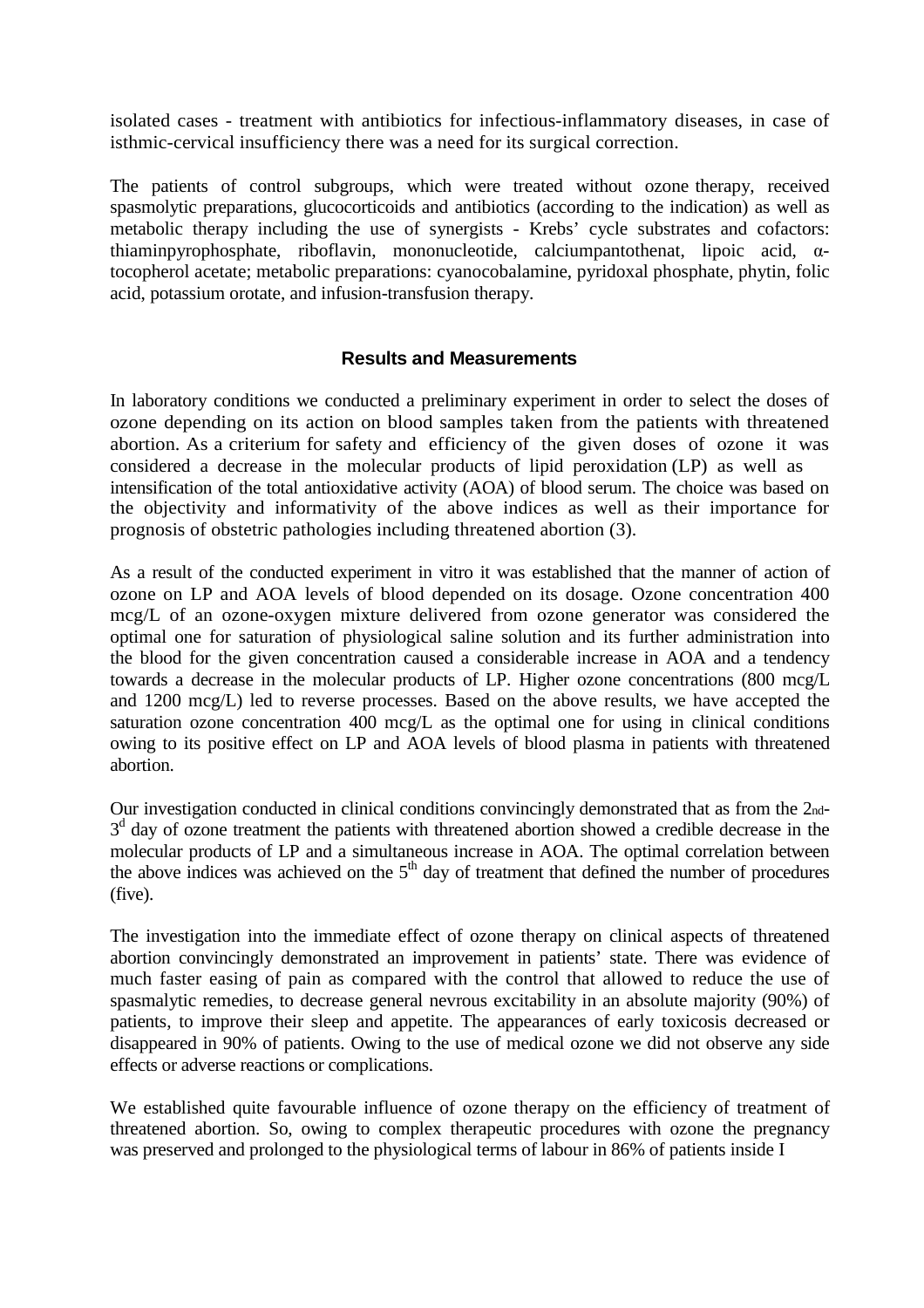group and in 85% of patients inside II group. In the control subgroups of I and II groups it was possible to preserve the pregnancy in 65% and 60% of cases, respectively.

Having compared the course of pregnancy among the patients of I group, we established that the most frequent complication was repeated threat of miscarriage. But among the patients treated with ozone therapy it was observed 1,9 times more rarely than among the patients treated without ozone therapy (16,3% and 30,8%, respectively). Late gestosis - the second frequent complication of pregnancy - was observed among the patients of test subgroup 2,1 times more rarely than in the control (11,6% and 23,1%, respectively). Inside I group 93% of test subgroup patients and 92% of control subgroup patients which preserved the pregnancy had easy delivery (7% and 8%, respectively, had Cesarean delivery). The analysis of a delivery course showed that among the patients treated with ozone in I trimester weakness of delivery activity was observed 2,3 times more rarely than in the control (2,3% and 2%, respectively). Otherwise, the course of delivery and early postnatal period among the patients of test and control subgroups had no differences. There was one more fact taken into consideration that the state of newborn babies was better if their mothers had received ozone therapy in I trimester of pregnancy as compared with the control. So, inside the test subgroup 80% of newborn babies received 7-10 points according to Apgar's score, in the control - 60%.

The analysis of a further (following the time of threatened abortion) course of pregnancy inside II group made it obvious that the most frequent complication was late gestosis which was observed among the patients treated with ozone only 1,3 times more rarely than in the control (26,3% and 33,3% of cases, respectively). The second frequent complication repeated threat of abortion - was observed among the women of test subgroup 1,9 times more rarely than in case of conventional treatment (17,6% and 33,3% of cases, respectively).

The frequency of Cesarean delivery inside the test and control subgroups was the same (10% in each). During the analysis of a delivery course it was established that among the patients treated with ozone in I trimester of pregnancy weakness of delivery activity was developed 1,8 times more rarely than in the control. The state of newborn babies was also better in case their mothers had received ozone therapy: the maximal value according to Apgar's score (7-10 points) was given to 80% of babies, while in the control - only to 58,3%.

The thorough laboratory monitoring of the state of pregnant women treated with ozone therapy allowed us to get objective data of clinical observations. In particular, it was established that medical ozone used in case of threatened abortion stimulated the hormonogenic function of fetoplacental complex (FPC) more intensively than the conventional treatment. So,

ozone therapy used in I trimester of pregnancy led to an average week's increase in estradiol 3,6 times higher ( $p<0,05$ ), in progesterone 3,3 times higher ( $p<0,05$ ), in placental lactogerone 3,6 times higher ( $p<0,05$ ), in prolactin 2 times higher ( $p<0,05$ ) than the conventional

treatment. Medical ozone used in II trimester of pregnancy caused a credible increase in estriol, and an average week's increase in placental lactogen was  $2,4$  times higher ( $p<0,05$ ) than in the control.

Ozone therapy had a favourable effect on the immunity of patients by inducing a decrease in the circulating immune complexes (CIC) in patients with threatened abortion by 30-39,5% (Table I), a decrease in group and anti-Rh antibodies by 2-8 times that reduced a risk of damage caused by the above factors.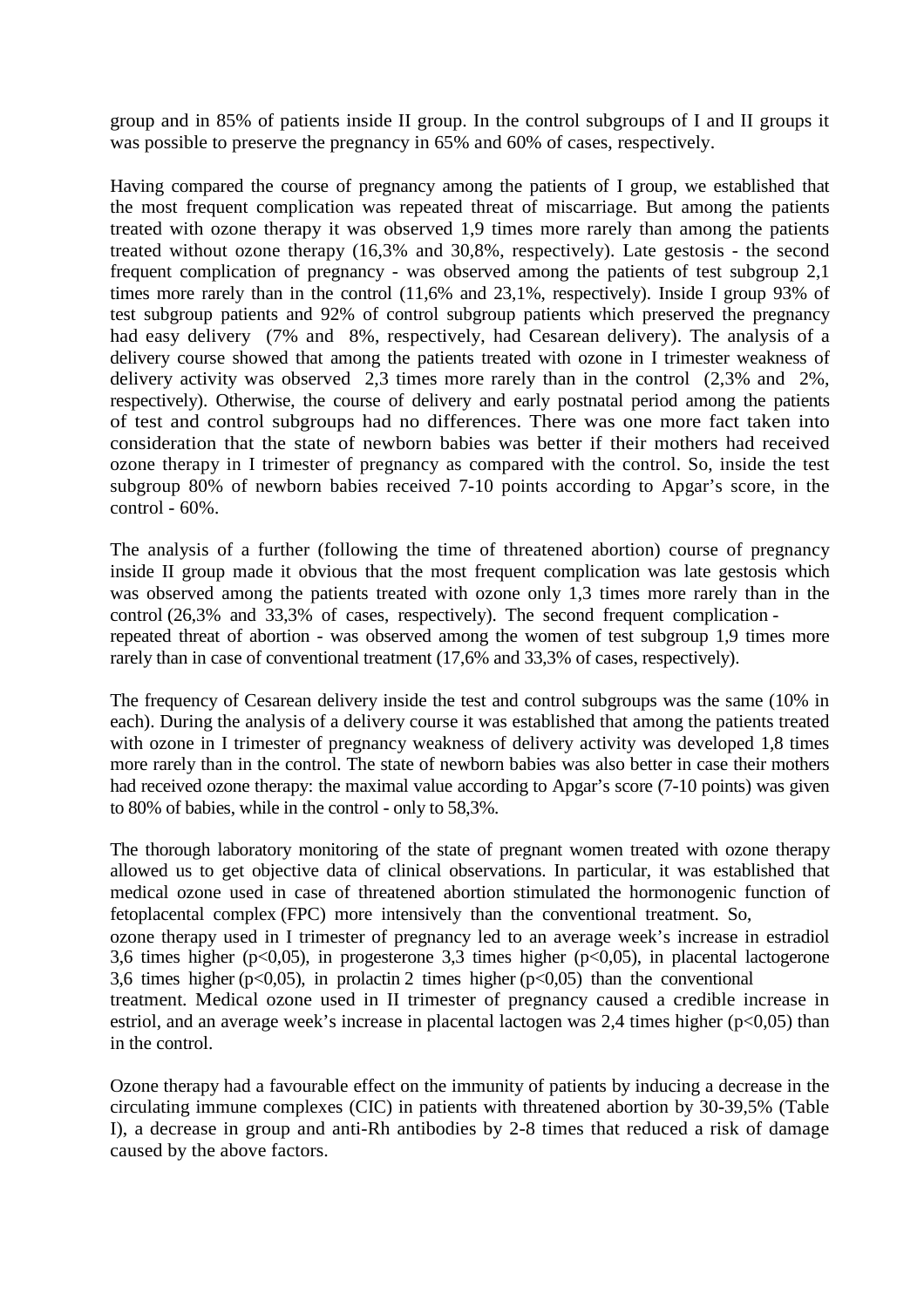|                      | I trimester      |               | II trimester   |                           |
|----------------------|------------------|---------------|----------------|---------------------------|
|                      | The test group   | The control   | The test group | The control               |
|                      |                  | group         |                | group                     |
| CIC before           | $105,4 \pm 17,9$ | $53,6 + 13,7$ | $95,6+15,8$    | $50,6 + 15,4$             |
| treatment, U/ml      |                  |               |                |                           |
| CIC after treatment, | $74,8 + 12,1$    | $52,1 + 12,1$ | $57,9 + 9,9$   | $78,2 + 26,0$<br>p > 0,05 |
| U/ml                 | p < 0.05         | p > 0,05      | p < 0.05       |                           |
| CIC in health, U/ml  | $20 - 130$       |               |                |                           |

Table I: The influence of ozone therapy and conventional treatment on circulating immune complexes (CIC) in patients with threatened abortion

Note: p - credibility of difference between the values after and before treatment

Medical ozone used in the complex treatment of threatened abortion produced a more expressed positive effect on the lipid peroxidation processes and the antioxidative defense system as compared with the control.

So, owing to ozone therapy the level of primary molecular lipid peroxidation products - diene conjugates - decreased by 25-51% (Table II), the level of the end ones - Schiff's bases decreased by 34-48% (Table III), the total antioxidative plasma activity increased by 21-37% (Table IV) that improved a prognosis of the disease.

| Table II: The influence of ozone therapy and conventional treatment on diene conjugates (DC) |
|----------------------------------------------------------------------------------------------|
| in patients with threatened abortion                                                         |

|                      | I trimester    |             | II trimester   |               |
|----------------------|----------------|-------------|----------------|---------------|
|                      | The test group | The control | The test group | The control   |
|                      |                | group       |                | group         |
| DC before treatment, | $5,78 + 0,97$  | $4,5 + 1,0$ | $6,95 + 1,45$  | $3,22 + 0,73$ |
| nmol/mg of total     |                |             |                |               |
| lipides              |                |             |                |               |
| DC after treatment,  | $3,73 + 0,77$  | $5,4+1,0$   | $3,43 + 0,87$  | $3,42 + 0,35$ |
| nmol/mg of total     | p < 0.01       | p > 0,05    | p < 0.01       | p > 0.05      |
| lipides              |                |             |                |               |
| DC in health,        | $2,78 + 0,74$  |             |                |               |
| nmol/mg of total     |                |             |                |               |
| lipides              |                |             |                |               |

Note: p - credibility of difference between the values after and before treatment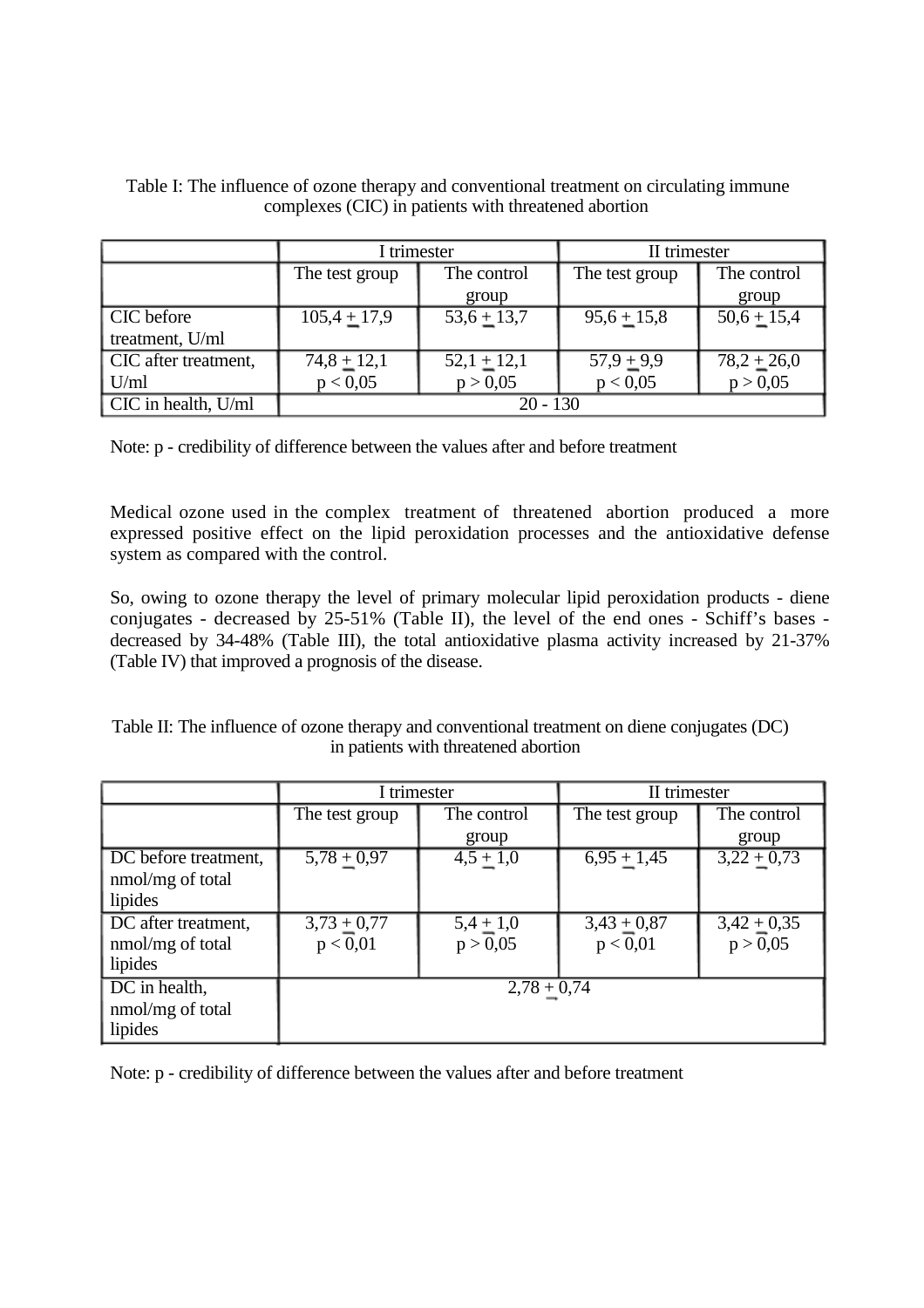|                      | I trimester    |                 | II trimester               |                |
|----------------------|----------------|-----------------|----------------------------|----------------|
|                      | The test group | The control     | The test group             | The control    |
|                      |                | group           |                            | group          |
| SB before treatment, | $363,2 + 68,0$ | $251,1+65,0$    | $\overline{535,6} + 181,0$ | $166,6 + 22,7$ |
| rel.U/mg of total    |                |                 |                            |                |
| lipides              |                |                 |                            |                |
| SB after treatment,  | $202,4+32,9$   | $454,7 + 136,5$ | $259,8 + 72,7$             | $216,0+20,7$   |
| rel.U/mg of total    | p < 0.01       | p > 0,05        | p < 0.05                   | p > 0,05       |
| lipides              |                |                 |                            |                |
| SB in health,        | $241,8 + 35,5$ |                 |                            |                |
| rel.U/mg of total    |                |                 |                            |                |
| lipides              |                |                 |                            |                |

Table III: The influence of ozone therapy and conventional treatment on Schiff's bases (SB) in patients with threatened abortion

Note: p - credibility of difference between the values after and before treatment

Table IV: The influence of ozone therapy and conventional treatment on the total antioxidative activity (AOA) of blood serum in patients with threatened abortion

|                      | I trimester     |                 | II trimester    |                |
|----------------------|-----------------|-----------------|-----------------|----------------|
|                      | The test group  | The control     | The test group  | The control    |
|                      |                 | group           |                 | group          |
| AOA before           | $0,083 + 0,005$ | $0,1 + 0,005$   | $0,085 + 0,004$ | $0,11 + 0,005$ |
| treatment, rel.U     |                 |                 |                 |                |
| AOA after treatment, | $0,11 + 0,0007$ | $0,082 + 0,004$ | $0,109 + 0,002$ | $0,1 + 0,002$  |
| rel.U                | p < 0.01        | p > 0,05        | p < 0.01        | p > 0,05       |
| AOA in health, rel.U | $0,12 + 0,02$   |                 |                 |                |

Note: p - credibility of difference between the values after and before treatment

# **Discussion**

The received results indicate that ozone therapy used in the complex treatment produces not only the direct positive effect on clinical aspects of threatened abortion. The prolongation of pregnancy to the physiological terms of delivery was achieved in much more patients than in the control, it was decreased a risk of such gestational complications as repeated threatened abortion and late gestosis, it was reduced a possibility of weakness of delivery activity.

The established ability of ozone to produce a positive effect on LP level in case of threatened abortion by decreasing concentrations of diene conjugates and Schiff's bases and by simultaneously increasing the AOA of blood plasma is considered an objective precondition of the well-known membrane stabilizing effects of ozone therapy. The importance of the last for restoration of the function of fetoplacental system is difficult to overestimate (3). The decrease in free-radical reactions, lessening of their disturbing effect evidently provides a basis for the stimulating effects of ozone therapy on the hormonogenic function of placenta. In comparison with the control, a credibly higher increase in estradiol, progesterone, placental